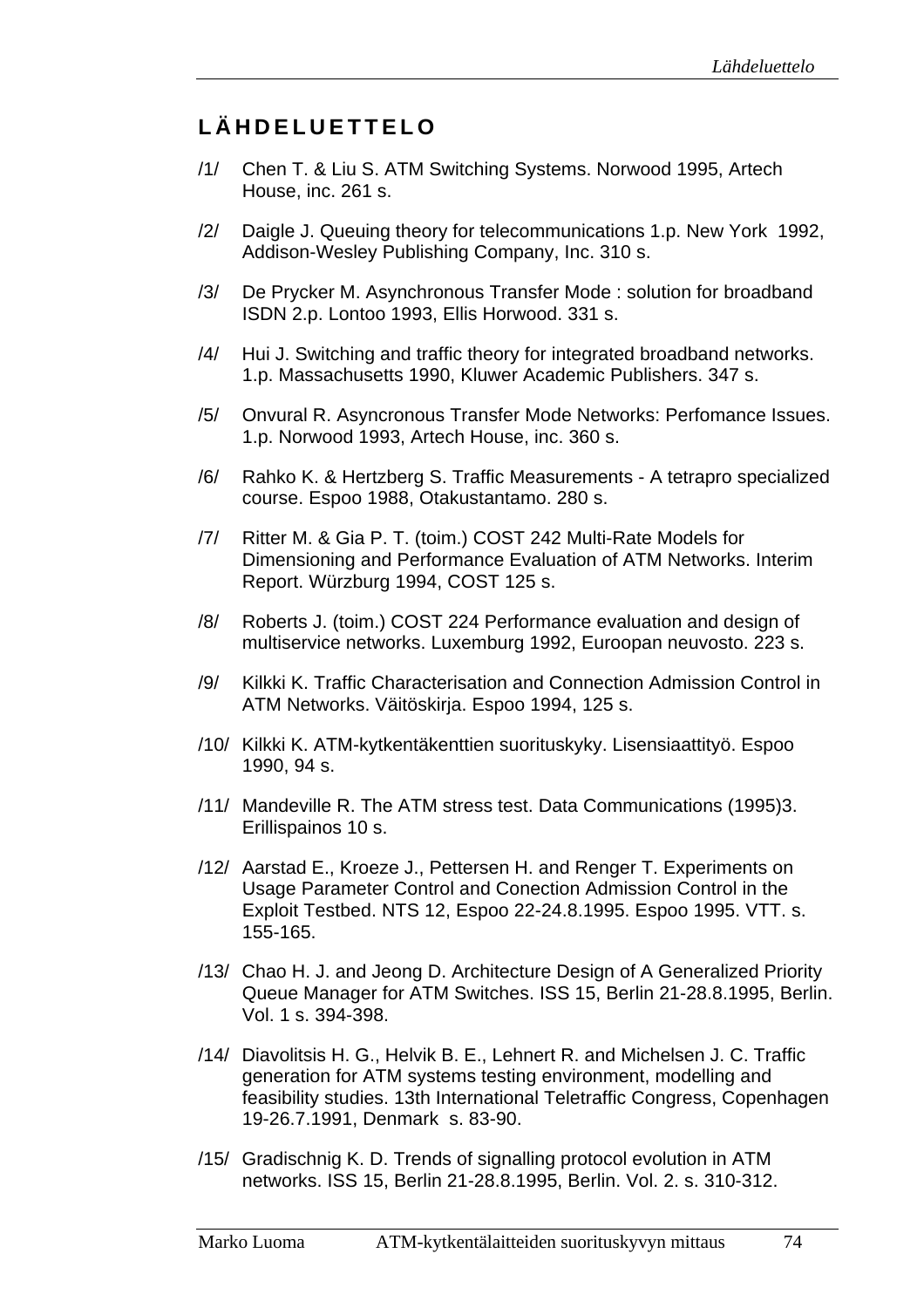- /16/ Grünenfelder R. ATM network testing. ATM Traffic Symposium, Basel 20-21.4.1995, Basel. Session 5-2. 6 s.
- /17/ Haapasalo H., Norros I. and Raij T. Some experiences from ATM traffic measurements. NTS 12, Espoo 22-24.8.1995. Espoo 1995. VTT. s. 145-154.
- /18/ Helvik B. E. A model for real-time generation of ATM traffic from a large number of sources. NTS 9, Kjeller 21-23.8.1990, Norway. Session VI-3.
- /19/ Helvik B. E and Stol N. On the Modelling of ATM Traffic Processes. NTS 8, Otaniemi 29-31.8.1989, Espoo 1989. TKK. s. III.3.1-III.3.18
- /20/ Holmström T. & Körner U. Two algorithms for enhancing the performance of end-to-end transport protocols on top of ATM. NTS 12, Espoo 22-24.8.1995. Espoo 1995. VTT. s. 325-338.
- /21/ HP. B-ISDN/ATM Testing Technologies Seminar 1994. Espoo 1994. USA 1994. HP. 182 s.
- /22/ Onvural R. O. On Performance Characteristics of ATM Networks. ICC '92. s. 1004-1008.
- /23/ Virtamo J. Virkaanastujaispuhe. VTT, Espoo. 18.9.1995.
- /24/ ITU-T Rec. I.150 B-ISDN asynchronous transfer mode functional characteristics. International Telecommunication Union. 1994. 12 s.
- /25/ ITU-T Rec. I.350 General aspects of quality of service and network performance in digital networks, including ISDNs. International Telecommunication Union. 1993. 13 s.
- /26/ ITU-T Rec. I.356 B-ISDN ATM layer cell transfer performance. International Telecommunication Union. 1993. 19 s.
- /27/ ITU-T Rec. I.361 B-ISDN ATM layer specification. International Telecommunication Union. 1994. 42 s.
- /28/ ITU-T Rec. I.362 B-ISDN ATM adaption layer (AAL) functional description. International Telecommunication Union. 1993. 3 s.
- /29/ ITU-T Rec. I.371 Traffic control and congestion control in B-ISDN. International Telecommunication Union. 1994. 32 s.
- /30/ ITU-T Rec. I.432 B-ISDN user-network interface physical layer specification. International Telecommunication Union. 1993. 36 s.
- /31/ ITU-T Rec. I.610 B-ISDN operation and maintenance principles and functions. International Telecommunication Union. 1994. 53 s.
- /32/ AF95-0013R10. Traffic Management Specification Version 4.0. ATM FORUM. 1995. 116 s.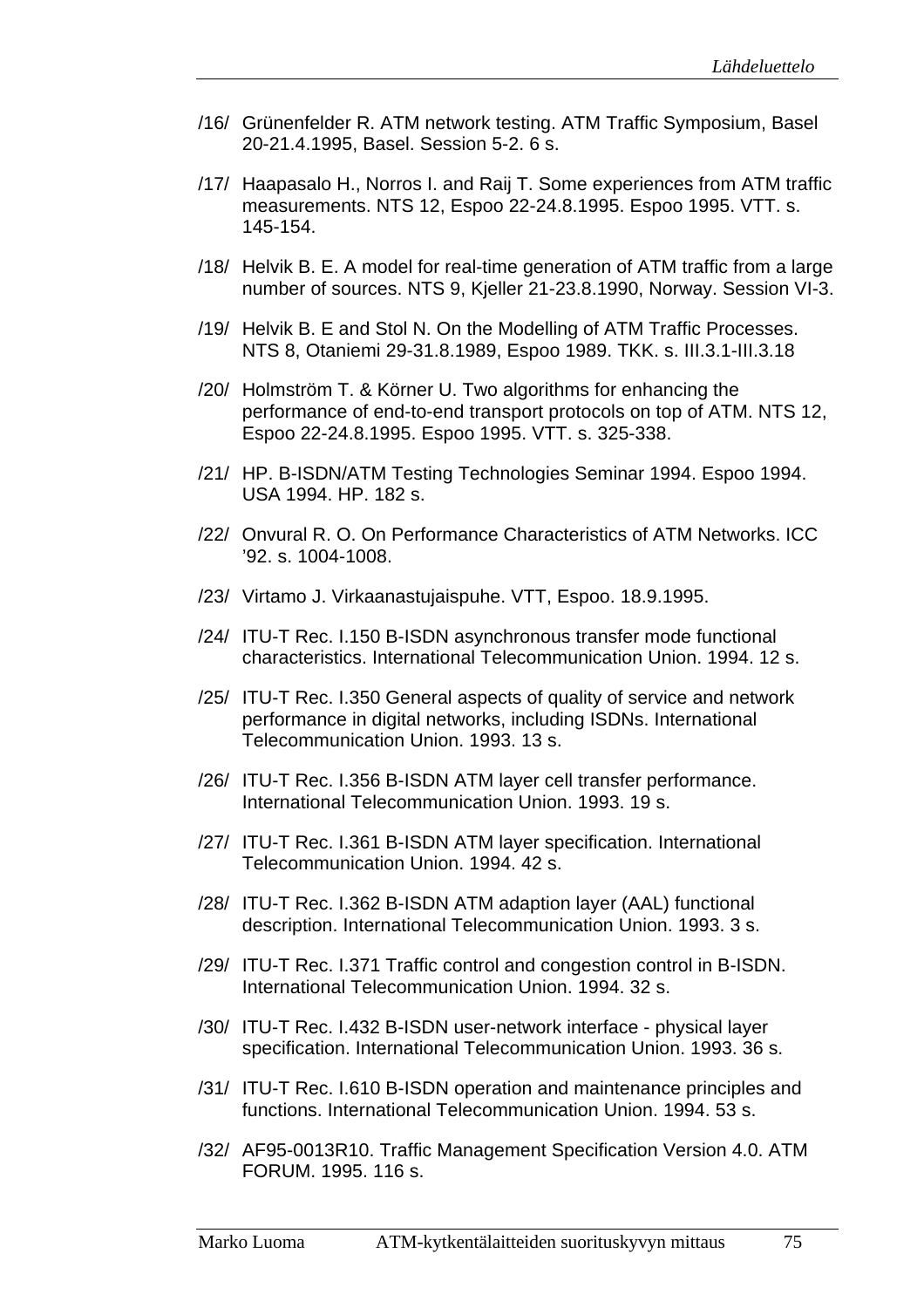- /33/ AF-SAA-0032.000. Circuit Emulation Service Interoperability Specification. ATM FORUM. 1995. 62 s.
- /34/ UTOPIA. An ATM-PHY Interface Specification Level 1 Version 2.01. ATM FORUM. 1994. 15 s.
- /35/ B-ICI. BISDN Inter Carrier Interface Specification Version 1.1. ATM FORUM. 1994. s.
- /36/ UNI. User-Network Interface Specification Version 3.1. ATM FORUM. 1994. 396 s.
- /37/ PICS. Protocol Implementation Conformance Statement. ATM FORUM. 1994. s.
- /38/ Adtech AX/4000 series ATM Generator/Analyzer Operating Manual v1.0. Adtech.1994.135 s.
- /39/ Fore. ForeThought Bandwidth Management. April 1995. <http://www.fore.com/html/products/whitep/FTBMWP.html>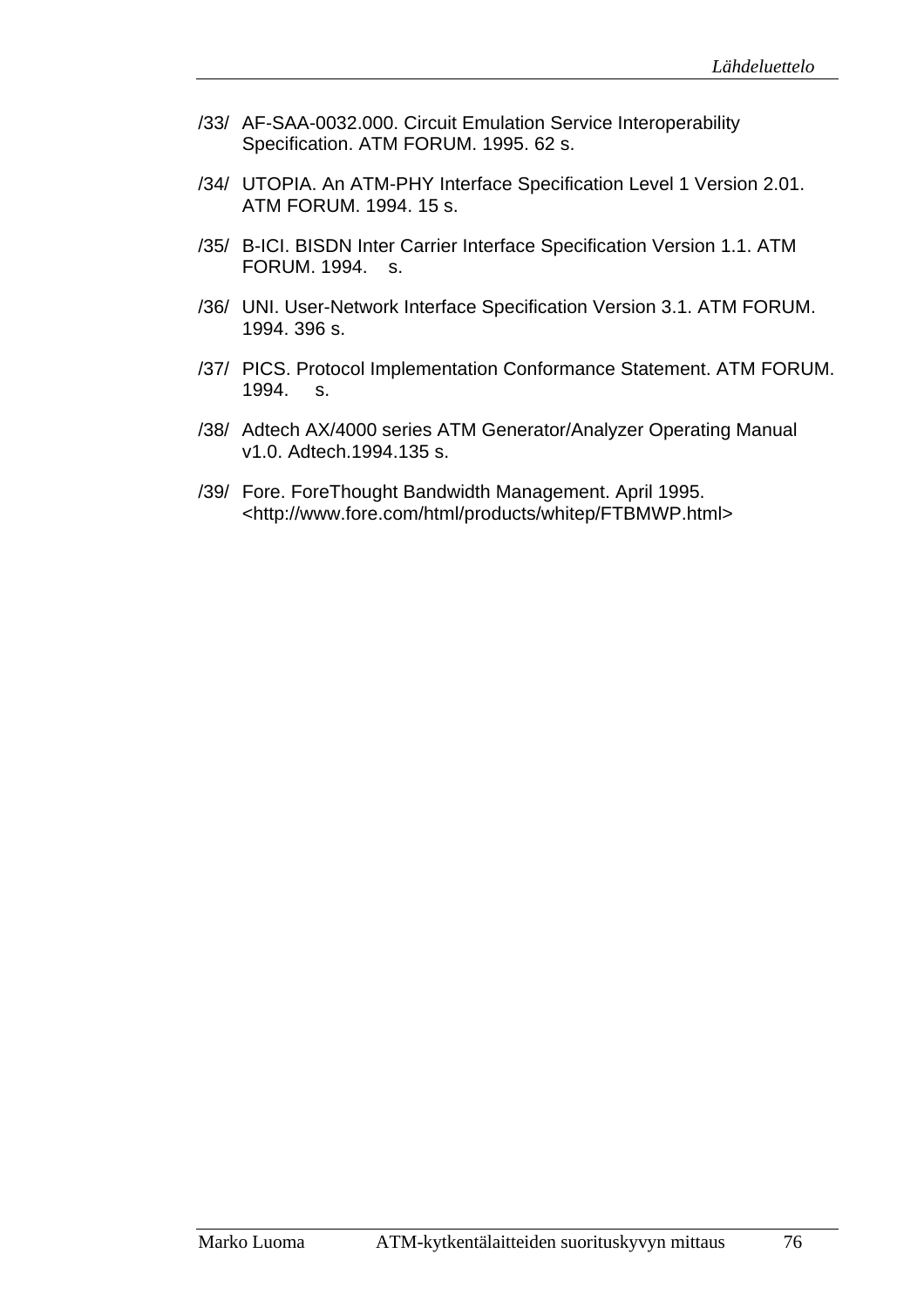## **1 ATM-PROTOKOLLAN VIITEMALLI**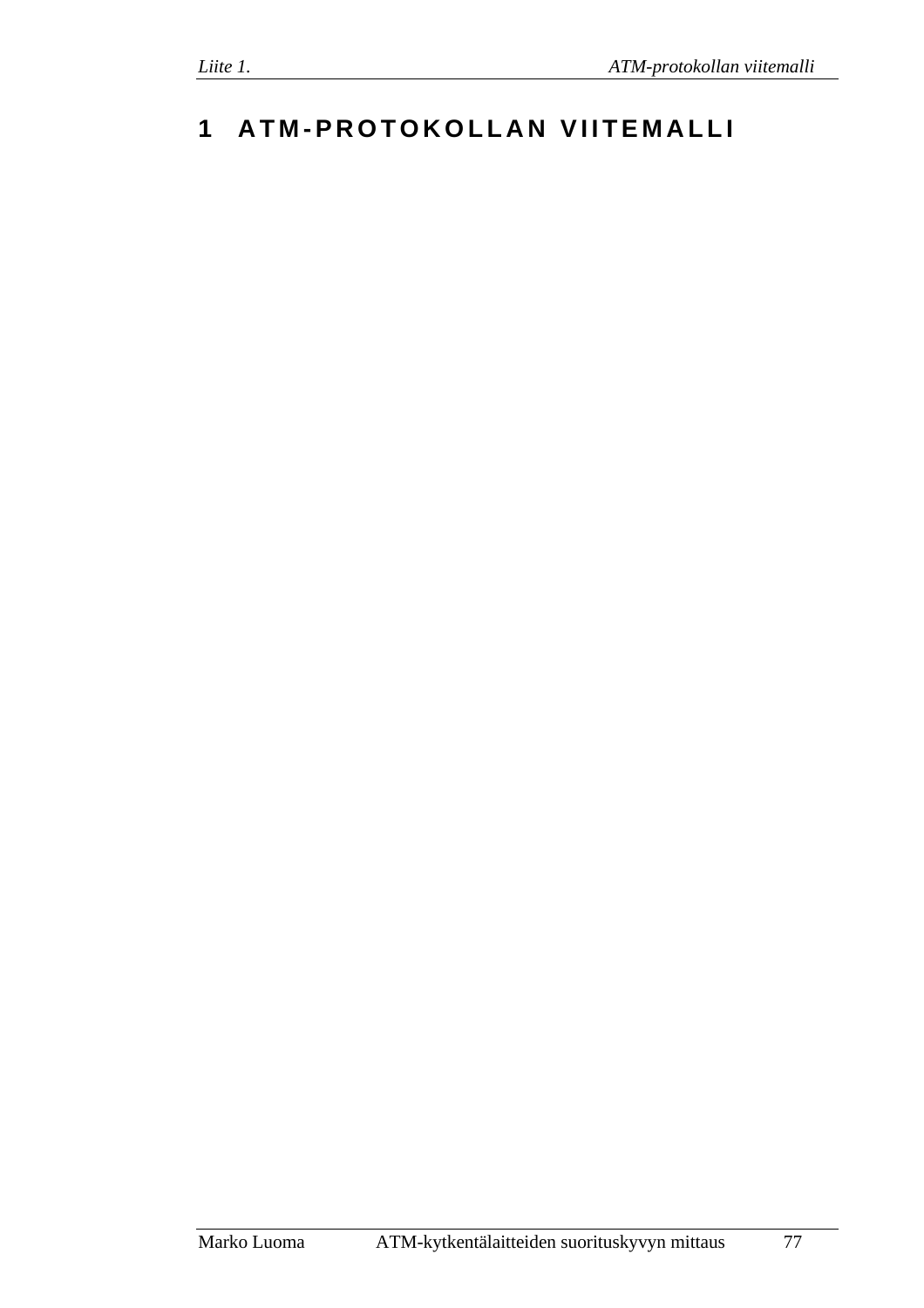## **2 A X / 4 0 0 0 : N T U L O S T E E T**

## PORT 1 GENERATOR ------------------------------ Log Time: 3/20/1996 8:26:26 AM Start Time: 3/20/1996 8:24:55 AM Stop Time: running Run Elapsed Time: 1:32 Traffic CellCount Cell rate Cell Transfer %Bandwidth (cells) (cells/s) Capacity (Mb/s) Source 1 2,356,510 25,659 10.879 7.26 Source 2 2,357,468 25,669 10.884 7.27 Source 3 2,357,522 25,670 10.884 7.27 Source 4 2,360,743 25,705 10.899 7.28 Source 5 2,357,723 25,672 10.885 7.27 Source 6 2,357,321 25,668 10.883 7.27 Source 7 2,355,577 25,649 10.875 7.26 Background 0 0 0.000 0.000 0.00 Aggregate 16,502,864 179,695 76.191 50.88 PORT 1 ANALYZER ------------------------------ Log time: 3/20/1996 8:26:27 AM Start time: 3/20/1996 8:24:54 AM Stop Time: running Run Elapsed Time: 1:32 Block Setup - Disabled Stream Statistics: Aggregate Count: 32,420,807 cells Uncorrected Header Count: 0 cells Corrected Header Count: 0 cells Aggregate Cell Rate: 347,702 cells/s Aggregate Cell Transfer Capacity: 147.426 Mb/s Bandwidth Percentage: 98.44 % Substream 1 AAL Type: Test Cells PRBS Type: 2^9 - 1 Triggers: GFC Range: 0h - fh VPI Range: 0 - 255 VCI Range: 110 PT Range: 0 - 7 CLP Range: 0 - 1 Substream Statistics Cell Count: 2,319,461 cells Cell Rate: 25011.9 cells/s Cell Transfer Capacity: 10.605 Mb/s CLP=1 Cell Count: 0 cells CLP=1 Cell Ratio: 0.00E+00 Number of Outages: 0 Longest Outage: 0.00 seconds Accumulated Outages: 0.00 seconds Cell Loss Count: 36,002 cells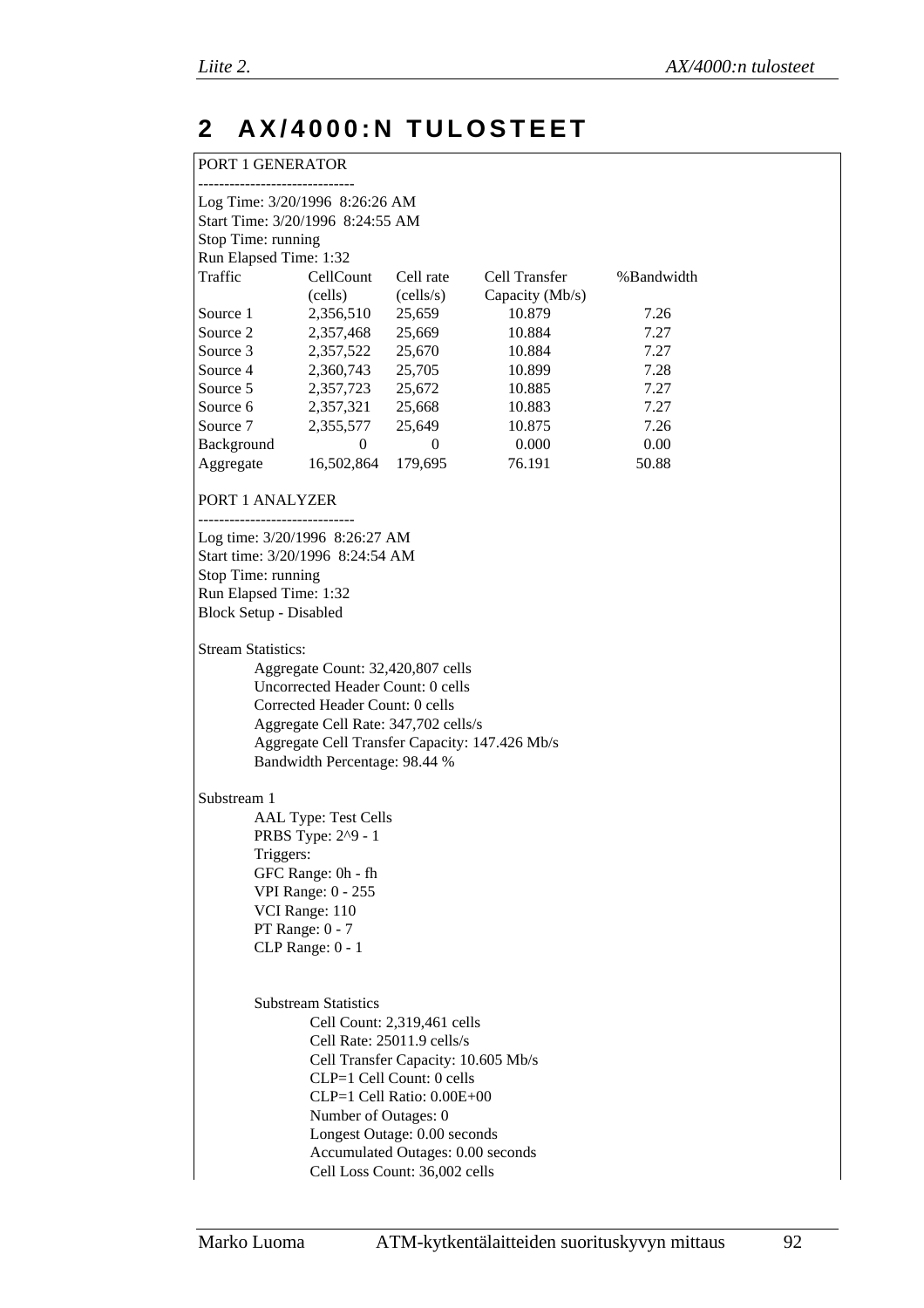Cell Loss Ratio: 0.0152845 Misinsertion Cell Count: 0 cells Cell Misinsertion Rate: 0 cells/s Out-of-Sequence Count: 0 events Errored Cell Count: 0 cells Cell Error Ratio: 0 PRBS Bit Error Count: 0 bits PRBS Bit Error Rate: 0 errors/bit PRBS Sync Error Count: 0 resyncs .

| Kuva 2-1 | Yleisstatistiikkatiedoston rakenne |
|----------|------------------------------------|
|----------|------------------------------------|

|                        | Substream 2 Histogram: Cell Transfer Delay |  |
|------------------------|--------------------------------------------|--|
|                        | Log Time: 3/31/1996 4:29:29 PM             |  |
| Resolution: 256us      |                                            |  |
| Offset: 4864.0us       |                                            |  |
|                        |                                            |  |
| Under Range (cells): 0 |                                            |  |
| Over Range (cells): 0  |                                            |  |
|                        | Peak (100%) Count (cells): 14,547,394      |  |
|                        | Total Count (cells): 75,947,750            |  |
|                        | Mean Cell Transfer Delay: 21053.1us        |  |
|                        |                                            |  |
|                        |                                            |  |
| 9216.0                 | $\boldsymbol{0}$                           |  |
| 9472.0                 | $\Omega$                                   |  |
| 9728.0                 | $\boldsymbol{0}$                           |  |
| 9984.0                 | 8,920                                      |  |
| 10240.0                | 208,738                                    |  |
| 10496.0                | 535,107                                    |  |
| 10752.0                | 744,056                                    |  |
| 11008.0                | 744,589                                    |  |
| 11264.0                | 744,468                                    |  |
| 11520.0                | 744,291                                    |  |
| 11776.0                | 744,225                                    |  |
| 12032.0                | 744,341                                    |  |
| 12288.0                | 744,100                                    |  |
| 12544.0                | 744,290                                    |  |
| 12800.0                | 737,200                                    |  |
|                        |                                            |  |
|                        |                                            |  |
|                        |                                            |  |

. .

| Kuva 2-2 | Histogrammitiedoston rakenne |
|----------|------------------------------|
|----------|------------------------------|

|                  | All Header values are in decimal |     |           |            |            |                   |                 |
|------------------|----------------------------------|-----|-----------|------------|------------|-------------------|-----------------|
|                  |                                  |     |           |            |            |                   |                 |
| <b>GFC</b>       | VPI                              | VCI | <b>PT</b> | <b>CLP</b> | <b>HEC</b> | Absolute Arr Time | Relative (usec) |
| $\theta$         | $\theta$                         | 150 |           | 0          | 207        | 021:27:06.9282420 | 0.0             |
| $\Omega$         | $\Omega$                         | 150 | $\Omega$  | 0          | 207        | 021:27:06.9283295 | 87.5            |
| $\Omega$         | $\Omega$                         | 150 | 0         | 0          | 207        | 021:27:06.9284145 | 85.0            |
| $\Omega$         | $\theta$                         | 150 |           | 0          | 207        | 021:27:06.9284995 | 85.0            |
| $\Omega$         | $\theta$                         | 150 | 0         | 0          | 207        | 021:27:06.9285815 | 82.0            |
| $\Omega$         | 0                                | 150 | $\Omega$  | 0          | 207        | 021:27:06.9286665 | 85.0            |
| $\boldsymbol{0}$ | $\Omega$                         | 150 |           | $_{0}$     | 207        | 021:27:06.9287520 | 85.5            |
|                  |                                  |     |           |            |            |                   |                 |